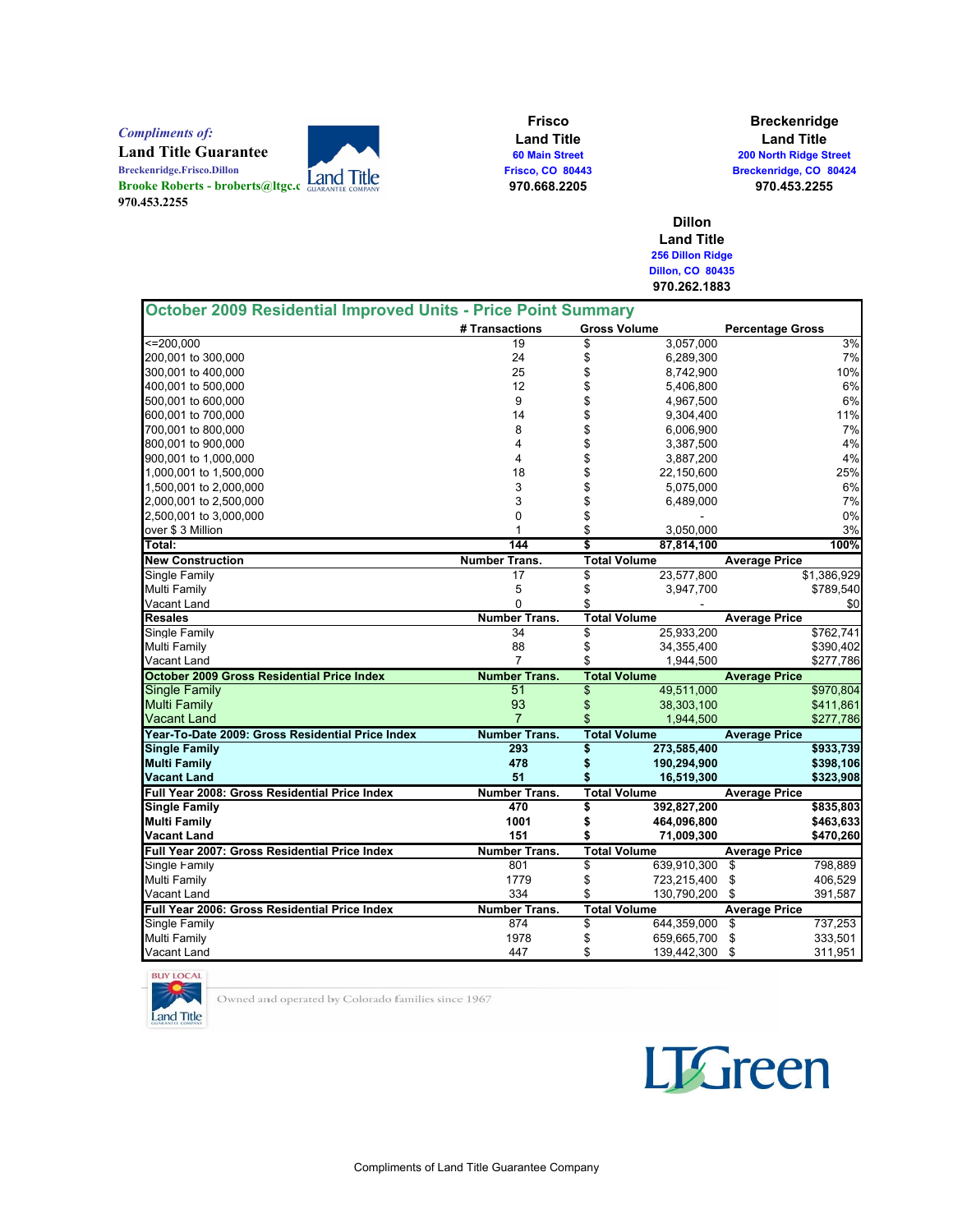Compliments of: Land Title Guarantee Breckenridge.Frisco.Dillon Brooke Roberts 970-453-2255 broberts@ltgc.com



#### YTD October (10 Months) 2009 Residential Improved Units - Price Point Summary

|                        | # Transactions | <b>Gross Volume</b> | <b>Percentage Gross</b> | <b>Average Price</b> |           |
|------------------------|----------------|---------------------|-------------------------|----------------------|-----------|
| $\leq$ 200.000         | 71             | 11,124,600          | $3\%$ \$                |                      | 156,685   |
| 200,001 to 300,000     | 134            | 31.329.700          | $7\%$ \$                |                      | 233,804   |
| 300,001 to 400,000     | 148            | 48,378,400          | $12\%$ \$               |                      | 326,881   |
| 400,001 to 500,000     | 90             | 37.974.400          | $9\%$ \$                |                      | 421.938   |
| 500,001 to 600,000     | 75             | 37.746.600          | $9\%$ \$                |                      | 503,288   |
| 600,001 to 700,000     | 61             | 34.246.300          | $8\%$ \$                |                      | 561.415   |
| 700,001 to 800,000     | 36             | 23.474.500          | $6\%$ \$                |                      | 652.069   |
| 800,001 to 900,000     | 21             | 17,826,500          | $4\%$ \$                |                      | 848,881   |
| 900,001 to 1,000,000   | 26             | 23.301.100          | $6\%$ \$                |                      | 896.196   |
| 1.000.001 to 1.500.000 | 66             | 74.631.200          | $18\%$ \$               |                      | 1,130,776 |
| 1.500.001 to 2.000.000 | 25             | 34.781.900          | $8\%$ \$                |                      | 1.391.276 |
| 2,000,001 to 2,500,000 | 8              | 17.719.000          | $4\%$ \$                |                      | 2.214.875 |
| 2.500,001 to 3.000,000 | 4              | 10.985.000          | $3\%$ \$                |                      | 2.746.250 |
| over \$3 Million       | 6              | 15.958.000          | $4\%$ \$                |                      | 2.659.667 |
| Total:                 | 771            | 419.477.200         | $100\%$ \$              |                      | 544.069   |

| <b>Cost Breakdown Summit County</b><br>October YTD 2008 (10 Months to Date)<br><b>Residential Improved Units Only</b> |                   |    |                            |                         |  |                            |  |  |
|-----------------------------------------------------------------------------------------------------------------------|-------------------|----|----------------------------|-------------------------|--|----------------------------|--|--|
| <b>Home Sale</b>                                                                                                      | # of Transactions |    | <b>Total Dollar Volume</b> | <b>Percentage Gross</b> |  | <b>Average Sales Price</b> |  |  |
| $\leq$ 200.000                                                                                                        | 137               | \$ | 21,839,100                 | $3\%$ \$                |  | 159,409                    |  |  |
| 200,001 to 300,000                                                                                                    | 194               |    | 49.352.300                 | $7\%$ \$                |  | 254,393                    |  |  |
| 300.001 to 400.000                                                                                                    | 235               |    | 82,380,400                 | $11\%$ \$               |  | 350,555                    |  |  |
| 400,001 to 500,000                                                                                                    | 179<br>\$         |    | 80,053,300                 | $11\%$ \$               |  | 447,225                    |  |  |
| 500.001 to 600.000                                                                                                    | 130               |    | 71,625,500                 | $9\%$ \$                |  | 550,965                    |  |  |
| 600,001 to 700,000                                                                                                    | 86<br>S           |    | 56,317,100                 | $7\%$ \$                |  | 654,850                    |  |  |
| 700,001 to 800,000                                                                                                    | 84<br>\$          |    | 62,925,100                 | $8\%$ \$                |  | 749,108                    |  |  |
| 800.001 to 900.000                                                                                                    | 56<br>S           |    | 47.836.200                 | $6\%$ \$                |  | 854,218                    |  |  |
| 900,001 to 1,000,000                                                                                                  | \$<br>43          |    | 41,286,600                 | $5\%$ \$                |  | 960,153                    |  |  |
| 1,000,001 to 1,500,000                                                                                                | 94                |    | 114,371,900                | $15\%$ \$               |  | 1,216,722                  |  |  |
| 1,500,001 to 2,000,000                                                                                                | 38<br>S           |    | 64,593,600                 | $9\%$ \$                |  | 1,699,832                  |  |  |
| 2,000,001 to 2,500,000                                                                                                | 14                |    | 31.224.300                 | $4\%$ \$                |  | 2,230,307                  |  |  |
| 2,500,001 to 3,000,000                                                                                                | 8<br>S            |    | 21,650,000                 | $3\%$ \$                |  | 2,706,250                  |  |  |
| over \$3 Million                                                                                                      | 3<br>S            |    | 12,675,000                 | $2\%$ \$                |  | 4,225,000                  |  |  |
| <b>Total</b>                                                                                                          | 1301<br>\$        |    | 758,130,400                | $100\%$ \$              |  | 582,729                    |  |  |

#### Cost Breakdown [Summit County](http://www.luckymountainhome.com/summit_county_real_estate/)

#### October YTD 2007 ( 10 months)

| <b>Home Sale</b> | # of Transactions | <b>Total Dollar Volume</b> | <b>Percentage Gross Average Sales Price</b> |         |
|------------------|-------------------|----------------------------|---------------------------------------------|---------|
|                  | 255               | 38.941.500                 | $3\%$ \$                                    | 152.712 |
|                  | 394               | 100.484.100                | $9\%$ \$                                    | 255,036 |

| <b>Total</b>           | 2169 |                | 1,117,179,400 | 100.00% \$ | 515.067   |
|------------------------|------|----------------|---------------|------------|-----------|
| over \$3 Million       | ⇁    |                | 27.030.000    | $2\%$ \$   | 3,861,429 |
| 2.500,001 to 3,000,000 | 4    |                | 10.525.000    | $1\%$ \$   | 2,631,250 |
| 2,000,001 to 2,500,000 | 15   |                | 33.170.000    | $3\%$ \$   | 2,211,333 |
| 1.500,001 to 2,000,000 | 43   |                | 75.590.000    | $7\%$ \$   | 1.757.907 |
| 1,000,001 to 1,500,000 | 97   |                | 121.400.900   | $11\%$ \$  | 1,251,556 |
| 900,001 to 1,000,000   | 52   | \$             | 49.614.400    | $4\%$ \$   | 954.123   |
| 800,001 to 900,000     | 75   |                | 63.750.400    | $6\%$ \$   | 850,005   |
| 700,001 to 800,000     | 95   | \$             | 71.611.600    | $6\%$ \$   | 753,806   |
| 600,001 to 700,000     | 180  | \$             | 117.291.000   | $10\%$ \$  | 651.617   |
| 500,001 to 600,000     | 201  | \$             | 111,542,500   | $10\%$ \$  | 554,938   |
| 400,001 to 500,000     | 325  | $\mathfrak{s}$ | 145.353.900   | $13\%$ \$  | 447.243   |
| 300,001 to 400,000     | 426  | \$             | 150.874.100   | $14\%$ \$  | 354,165   |
| 200,001 to 300,000     | 394  | \$             | 100.484.100   | $9\%$ \$   | 255,036   |
| $\leq$ 200.000         | 255  |                | 38.941.500    | $3\%$ \$   | 152.712   |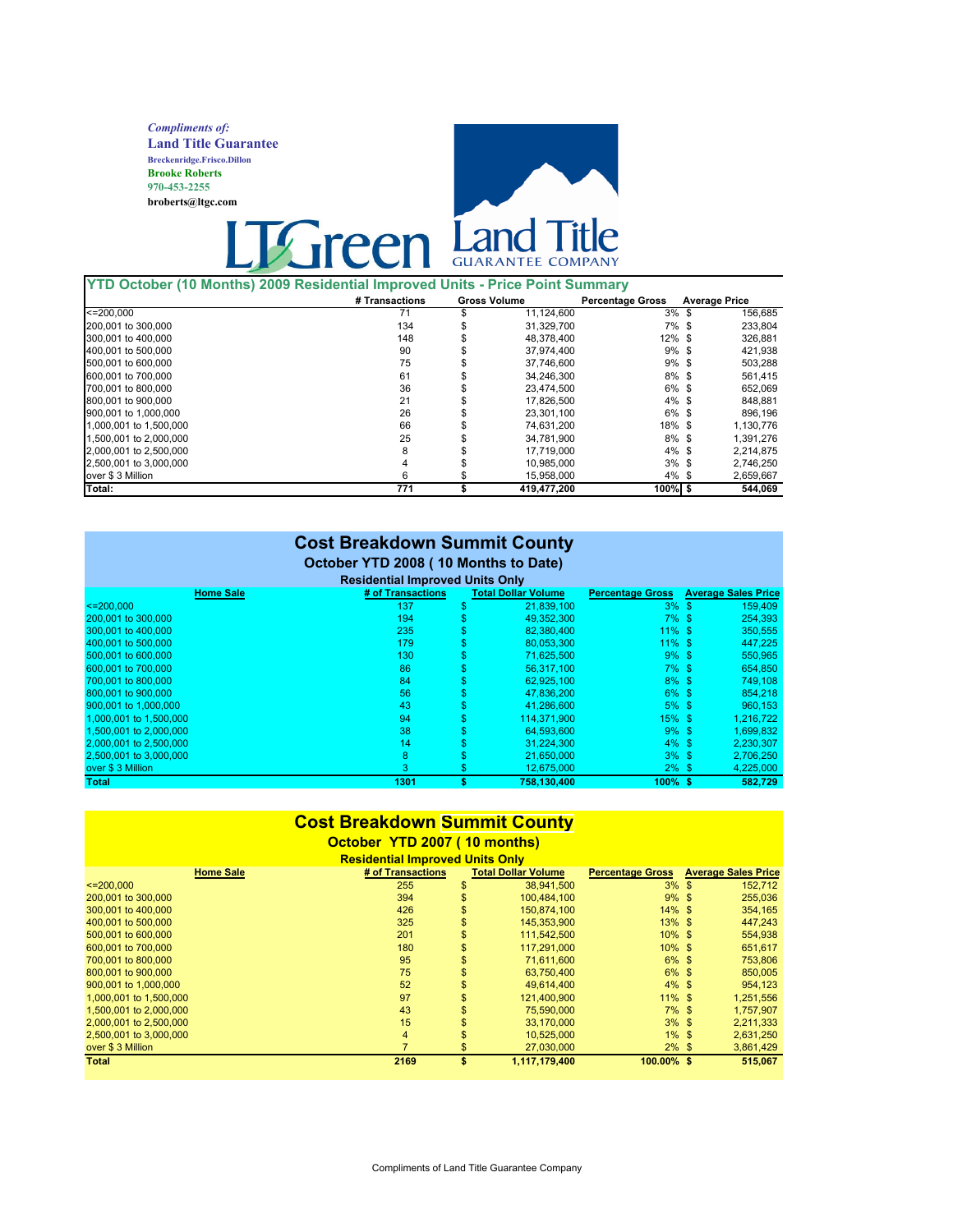

#### N O V E M B E R 2 0 0 9

#### **New GFE or RESPA Questions? Land Title Can Help RESPA mandates use of new GFE and HUD-1 by January 1, 2010**

The goal of the current reforms taking place in the mortgage industry is a more informed consumer and, ultimately, better home financing decisions by homeowners.

Beginning January 1, 2010, all lenders will be required to use the new Good Faith Estimate (GFE) form, and the new HUD-1 Settlement Statement must be used in conjunction with the new GFE. Quoted costs in the GFE are subject to "tolerances," which are defined as the maximum amount by which the charge for a category or categories of settlements may exceed the amount of the estimate on the GFE. (For more information about actual changes to the HUD-1, the GFE, and tolerances, see the October 2009 Technical Bulletin.)

While there has been some concern among our Realtor clients that use of the new GFE will delay closings, this should not be the case. Realtors will still do business as usual, taking care to provide the borrower with additional information upfront that will allow consumers to shop for the best loan and feel they have made the best borrowing decision.

A few proactive steps at the beginning of the transaction can go a long way toward avoiding closing delays. For example, Realtors can encourage clients to lock interest rates early rather than gamble on a small dip in interest rates. Realtors can also assist their clients in negotiating the final purchase price up front rather than haggling about price later. (See Tip of the Month at the end of this Technical Bulletin).

#### Land Title's Proactive Processes

Land Title has been working closely with industry experts at NAR, CAR, CMLA,

and HUD to ensure we have accurate, up-to-date information and answers for our clients.

Additionally, we've invested in over 1,500 hours of training for our staff and updated our processes and systems to help our clients meet the new requirements accurately and efficiently. Our new forms are ready to go when you are, whether you start using them now or when they become mandatory January 1, 2010.

Your closing team will inform you immediately when a change in circumstances causes our fees to change.

- Land Title immediately identifies the new lender through the selling agent.
- Land Title actively communicates with the lender by:
- Contacting the lender within 24 hours of receipt of the pre-qualification letter or lender contact information.
- Sending out a preliminary HUD-1 within 48 hours of the issuance of the commitment and receipt of the lender's contact information.
- Immediately notifying the lender of any title or settlement fee changes.
- Land Title calls the listing agent 2 weeks before the scheduled closing to confirm the sales price.

#### New GFE Online Rate Calculator

A lender's ability to provide an accurate GFE is more important than ever. The more accurate the initial GFE, the less likely the need for revisions. Land Title's new online GFE Calculator provides instant, detailed quotes designed to help you accurately complete the new GFE.

Brooke Roberts 970-453-2255, x 26 Mobile 970-389-5274 broberts@ltgc.com

P.O. Box 2280 Breckenridge, CO 80424

www.LTGC.com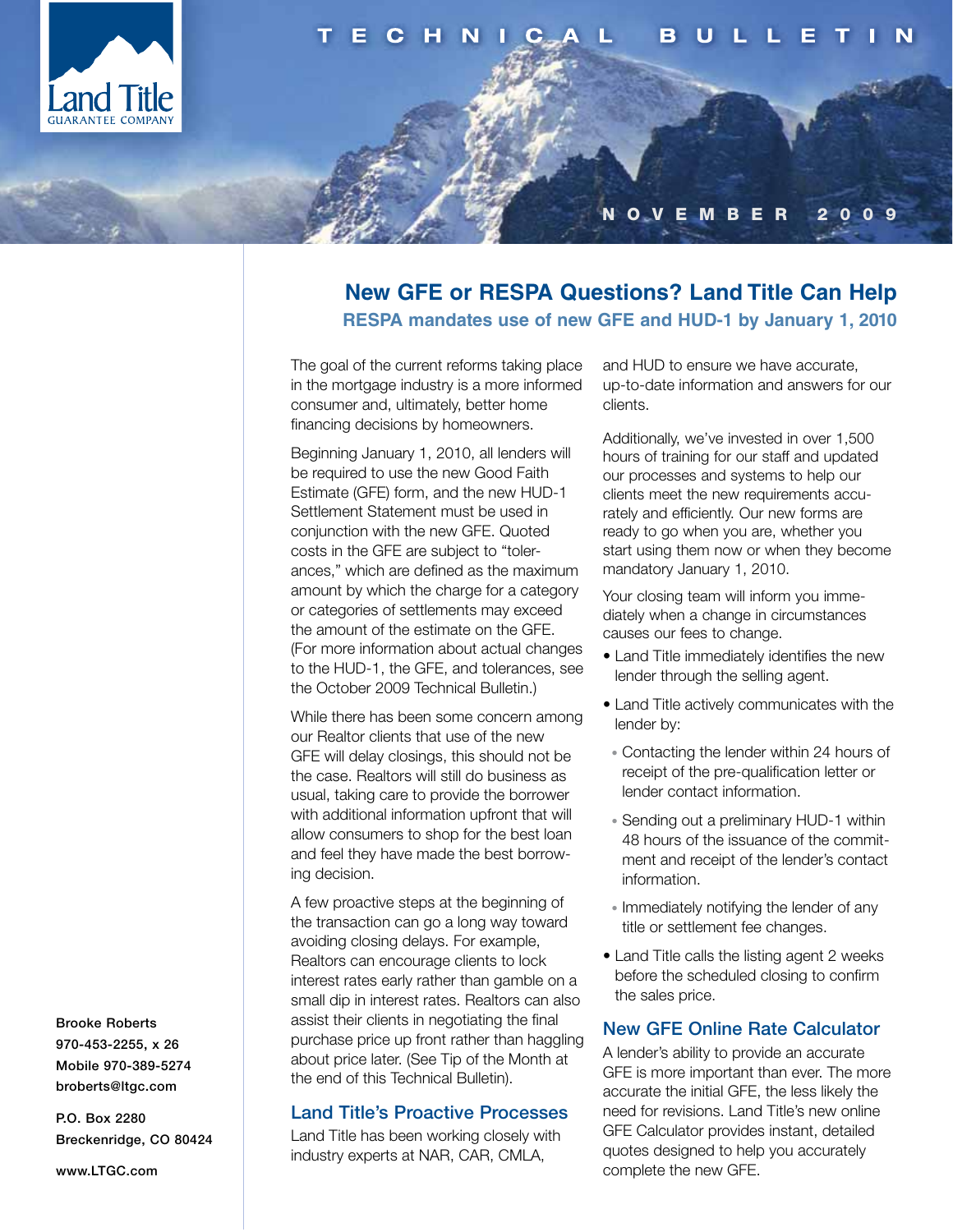#### Page 2

New GFE/HUD-1: Land Title Can Help Answer a few questions and our GFE Rate Calculator will instantly provide a reliable quote for blocks 4 (lender title), 5 (owner's policy), 7 (recordings), and 8 (transfer taxes). This unique tool will be available for Land Title clients in early December at www.LTGC.com.

#### Impact on Closing Date

In the event there is an increase to a charge on the HUD-1 compared to what was originally quoted on the GFE, there is a possibility the closing may be delayed.

If the change requires a new GFE, it must be provided to the borrower within 3 business days of the day the lender was notified of the changed circumstance. (If the APR increases more than .125%, the Truth-in-Lending disclosure must be reissued at least 7 days prior to closing, which may cause an even longer delay.)

This is why it is imperative fo[r Realtors](http://www.luckymountainhome.com/service/) and consumers to be in constant contact with their title company and lender.

The goal of these processes is to allow the borrower time to review the changes in fees and have time to feel comfortable with their loan decisions.

### Frequently Asked Questions

Q: If there are two loans, do there need to be two GFEs and two HUDs?

A: Yes.

#### Q: What fees are included in "Our Origination Fee"?

A: All costs for originating the loan are included: processing, underwriting, administrative, document prep, wire fees, etc.

#### Q: What fees should be included on the GFE?

- A: All fees typically paid by the borrower are included, regardless of whether the fee will be paid by the seller, lender, or Realtor.
- Q: When does the loan originator have to provide the borrower with a written list of identified providers?

A: The list must be provided at the time the GFE is issued.

#### Q: What fees are included in Title Services?

A: Title Services includes the lender's title policy, endorsements, tax certificate, and all closing and delivery fees paid by the borrower.

#### Q: Why is the Owner's Title Policy disclosed to the borrower on the GFE?

A: The form is used nationally, and in many states the borrower/buyer pays for that policy. In Colorado, the borrower will be charged for the Owner's Policy but the charge will be credited back and paid by the seller.

#### Q: Who is responsible for curing a tolerance violation?

A: The lender is responsible for curing any violation within 30 days.

### Tip of the Month: Purchase Price

One item that may delay a closing is a late change in purchase price, because one of the "zero tolerance" blocks in the new GFE is the Transfer Tax (block 8).

The state transfer tax  $=$  the purchase price x .001, so a change in the purchase price as small as \$100 will result in a tolerance violation/discrepancy as small as one cent.

A last-minute change in purchase price may force the lender to choose between reissuing the GFE or closing with a tolerance violation and refunding a nominal amount. This could cause a delay in closing.

Please advise your buyers and sellers that these seemingly small changes in purchase price may have an impact on the success of the transaction.

© Copyright, 2009, Land Title Guarantee Company



*Disclaimer: This publication is designed to provide accurate and authoritative information in regard to the subject matter covered. It is distributed with the understanding that the publisher is not engaged in rendering legal, accounting, or other professional service. If legal or accounting advice or other expert assistance is required, the services of a competent professional should be sought.*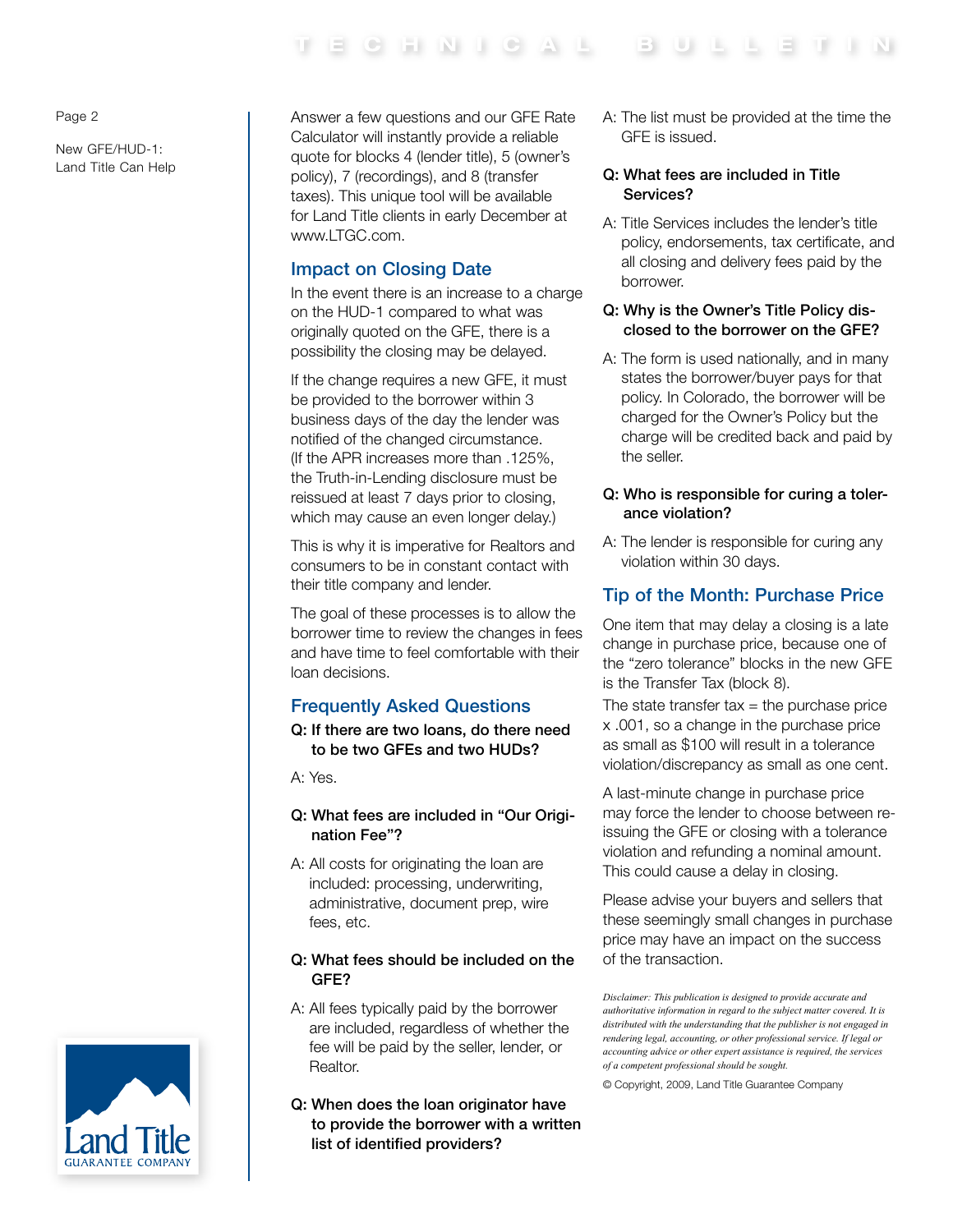## Market Analysis by Area

Summit County Colorado

OCTOBER 2009

| Red Text indicates a drop compared to the prior month's value: Green Text indicates a rise. Black Text indicates no change, or no comparision value. Colored Text is not used for % Calculations. |                                  |                     |                             |                               |                                           |                                                 |                                                                                      |                                                 |                                       |
|---------------------------------------------------------------------------------------------------------------------------------------------------------------------------------------------------|----------------------------------|---------------------|-----------------------------|-------------------------------|-------------------------------------------|-------------------------------------------------|--------------------------------------------------------------------------------------|-------------------------------------------------|---------------------------------------|
| Average PPSF is calculated for properties with<br>available Square Footages                                                                                                                       |                                  |                     |                             |                               |                                           |                                                 | Average & Median Residential Price & PPSF Includes: Statistically Viable Sales Only. |                                                 |                                       |
| Area                                                                                                                                                                                              | \$ Volume<br><b>Transactions</b> | $%$ of \$<br>Volume | # of<br><b>Transactions</b> | $%$ of<br><b>Transactions</b> | Average \$<br><b>Transaction</b><br>Price | <b>Median \$</b><br><b>Transaction</b><br>Price | Average \$<br><b>Residential Price</b>                                               | <b>Median \$</b><br><b>Residential</b><br>Price | Average \$<br><b>Residential PPSF</b> |
| Blue River & South to County Line                                                                                                                                                                 | \$3,682,500                      | 4%                  | 5                           | 3%                            | \$736,500                                 | \$650,000                                       | \$736,500                                                                            | \$650,000                                       | \$298                                 |
| Breckenridge                                                                                                                                                                                      | \$18,893,800                     | 20%                 | 30                          | 19%                           | \$629,793                                 | \$506,400                                       | \$663,789                                                                            | \$520,000                                       | \$482                                 |
| <b>Breckenridge Golf Course</b>                                                                                                                                                                   | \$17,492,900                     | 19%                 | 18                          | 11%                           | \$971.828                                 | \$905,000                                       | \$1,136,127                                                                          | \$1,025,000                                     | \$354                                 |
| Central Summit County (non-town                                                                                                                                                                   | \$O                              | 0%                  | 0                           | 0%                            | \$0                                       | S <sub>0</sub>                                  | \$0                                                                                  | \$0                                             | \$0                                   |
| Copper Mountain                                                                                                                                                                                   | \$3,102,400                      | 3%                  | 6                           | 4%                            | \$517,067                                 | \$401,750                                       | \$594,680                                                                            | \$426,000                                       | \$473                                 |
| Corinthian Hills & Summerwood                                                                                                                                                                     | \$952,200                        | 1%                  | $\mathbf{1}$                | 1%                            |                                           | \$952,200 data not applicable                   |                                                                                      | \$952,200 data not applicable                   | \$444                                 |
| Dillon Town & Lake                                                                                                                                                                                | \$924,500                        | 1%                  | 4                           | 3%                            | \$231.125                                 | \$228.500                                       | \$231.125                                                                            | \$228,500                                       | \$288                                 |
| <b>Dillon Valley</b>                                                                                                                                                                              | \$824,000                        | 1%                  | 6                           | 4%                            | \$137,333                                 | \$122,000                                       | \$137,333                                                                            | \$122,000                                       | \$209                                 |
| Farmers Corner                                                                                                                                                                                    | \$415,000                        | 0%                  | 1                           | 1%                            |                                           | \$415,000 data not applicable                   |                                                                                      | \$415,000 data not applicable                   | \$243                                 |
| Frisco                                                                                                                                                                                            | \$6,440,000                      | 7%                  | 14                          | 9%                            | \$460,000                                 | \$452,500                                       | \$429,346                                                                            | \$440,000                                       | \$314                                 |
| Heeney                                                                                                                                                                                            | \$0                              | 0%                  | 0                           | 0%                            | \$0                                       | S <sub>0</sub>                                  | \$0                                                                                  | \$0                                             | \$0                                   |
| Keystone                                                                                                                                                                                          | \$19,714,600                     | 21%                 | 34                          | 21%                           | \$579.841                                 | \$345,000                                       | \$630.453                                                                            | \$427,000                                       | \$414                                 |
| Montezuma                                                                                                                                                                                         | \$O                              | 0%                  | 0                           | 0%                            | \$0                                       | S <sub>0</sub>                                  | \$0                                                                                  | \$0                                             | \$0                                   |
| North Summit County (rural                                                                                                                                                                        | \$O                              | 0%                  | 0                           | 0%                            | \$0                                       | \$0                                             | \$0                                                                                  | \$0                                             | \$0                                   |
| Peak 7                                                                                                                                                                                            | \$700,000                        | 1%                  | 1                           | 1%                            |                                           | \$700,000 data not applicable                   |                                                                                      | \$700,000 data not applicable                   | \$274                                 |
| Silverthorne                                                                                                                                                                                      | \$11,519,800                     | 12%                 | 15                          | 9%                            | \$767.987                                 | \$735,000                                       | \$784.523                                                                            | \$735,000                                       | \$292                                 |
| Summit Cove                                                                                                                                                                                       | \$1,720,000                      | 2%                  | 5                           | 3%                            | \$344,000                                 | \$340,000                                       | \$382,000                                                                            | \$355,000                                       | \$267                                 |
| Wildernest                                                                                                                                                                                        | \$3,993,500                      | 4%                  | 16                          | 10%                           | \$249.594                                 | \$252,500                                       | \$254,833                                                                            | \$263,000                                       | \$265                                 |
| Woodmoor                                                                                                                                                                                          | \$2,333,900                      | 3%                  | 4                           | 3%                            | \$583.475                                 | \$669,500                                       | \$583,475                                                                            | \$669,500                                       | \$233                                 |
| Quit Claim Deeds                                                                                                                                                                                  | \$O                              | 0%                  | $\mathbf 0$                 | 0%                            | \$0                                       | \$0                                             | \$0                                                                                  | \$0                                             | \$0                                   |
| <b>TOTAL</b>                                                                                                                                                                                      | \$92,709,100                     | 100.00%             | 160                         | 100.00%                       | \$579,432                                 | \$400,000                                       | \$609,820                                                                            | \$442,000                                       | \$360                                 |

Note: Average Transaction Price & Median<br>Transaction Price do not include Quit Claim<br>Dease note: The above figures do not include time share interests and are an unofficial tabulation of Summit County records that are beli

Owned and operated by Colorado families since 1967





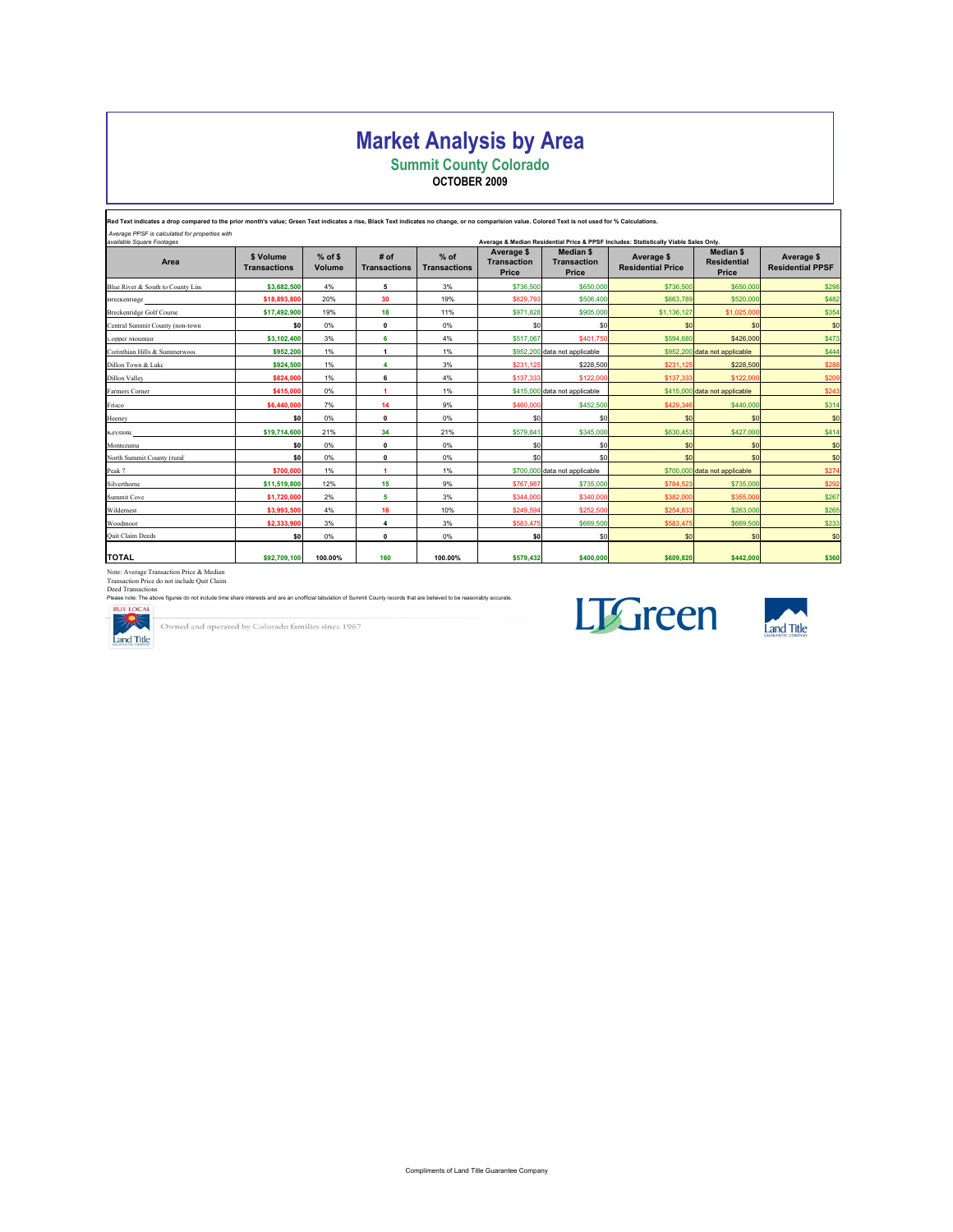# **Real Estate [Market Analysis](http://www.luckymountainhome.com/market_data/) by Area**

# Summit County, Colorado

October YTD 10 Months

2009

| Area                              | \$ Volume<br><b>Transactions</b> | $%$ of \$<br><b>Volume</b> | # of<br><b>Transactions</b> | $%$ of<br><b>Transactions</b> | Average \$<br><b>Transaction</b><br><b>Price</b> |
|-----------------------------------|----------------------------------|----------------------------|-----------------------------|-------------------------------|--------------------------------------------------|
| Blue River & South to County Line | \$23,465,000                     | 5%                         | 51                          | 5%                            | \$460,098                                        |
| Breckenridge                      | \$131,126,700                    | 25%                        | 185                         | 20%                           | \$708,793                                        |
| <b>Breckenridge Golf Course</b>   | \$75,226,300                     | 15%                        | 100                         | 11%                           | \$752,263                                        |
| Central Summit County (non-town)  | \$0                              | 0%                         | 0                           | 0%                            | \$0                                              |
| <b>Copper Mountain</b>            | \$23,194,500                     | 4%                         | 51                          | 5%                            | \$454,794                                        |
| Corinthian Hills & Summerwood     | \$3,700,200                      | $1\%$                      | 4                           | 0%                            | \$925,050                                        |
| Dillon Town & Lake                | \$8,131,300                      | 2%                         | 24                          | 3%                            | \$338,804                                        |
| <b>Dillon Valley</b>              | \$5,467,800                      | 1%                         | 27                          | 3%                            | \$202,511                                        |
| <b>Farmers Corner</b>             | \$2,308,000                      | 0%                         | 8                           | 1%                            | \$288,500                                        |
| Frisco                            | \$42,809,500                     | 8%                         | 93                          | 10%                           | \$460,317                                        |
| Heeney                            | \$495,000                        | 0%                         | 1                           | 0%                            | \$495,000                                        |
| Keystone                          | \$61,887,500                     | 12%                        | 125                         | 13%                           | \$495,100                                        |
| Montezuma                         | \$0                              | 0%                         | 0                           | 0%                            | \$0                                              |
| North Summit County (rural)       | \$8,349,000                      | 2%                         | 5                           | 1%                            | \$1,669,800                                      |
| Peak 7                            | \$8,337,500                      | 2%                         | 11                          | 1%                            | \$757,955                                        |
| Silverthorne                      | \$58,087,700                     | 11%                        | 85                          | 9%                            | \$683,385                                        |
| Summit Cove                       | \$12,158,600                     | 2%                         | 29                          | 3%                            | \$419,262                                        |
| Wildernest                        | \$26,958,800                     | 5%                         | 90                          | 10%                           | \$299,542                                        |
| Woodmoor                          | \$21,209,500                     | 4%                         | 30                          | 3%                            | \$706,983                                        |
| Quit Claim Deeds<br><b>TOTAL</b>  | \$2,720,500<br>\$515,633,400     | 1%<br>100.00%              | 13<br>932                   | 1%<br>100.00%                 | \$209,269<br>\$553,255                           |

Please note: The above figures do not include time share interests or refis and are an unofficial tabulation of Summit County records that are believed to be reasonably accurate.

Compliments of: Land Title Guarantee Breckenridge.Frisco.Dillon Brooke Roberts 970-453-2255 broberts@ltgc.com





# Serving Our Community for Over 40 Years!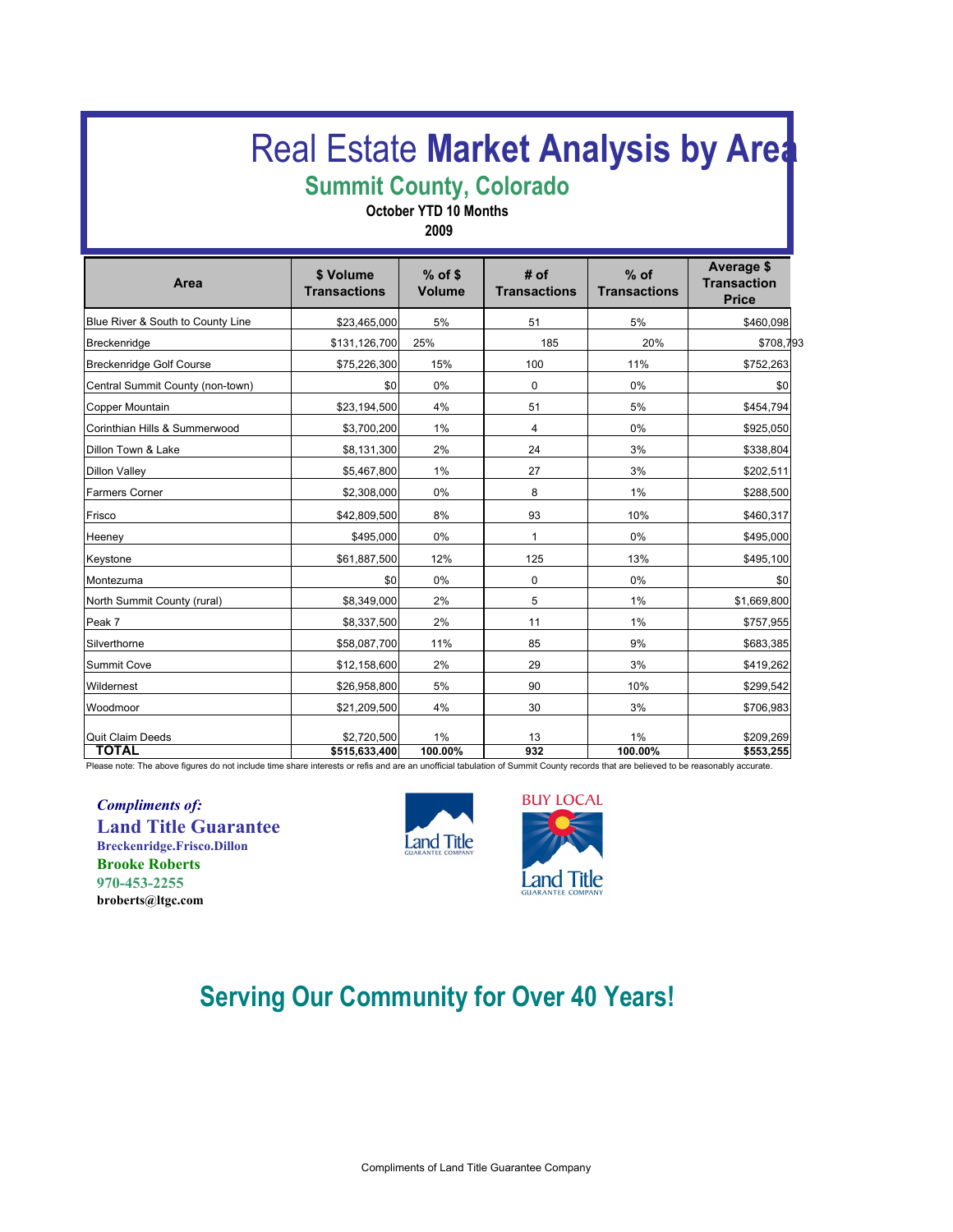

#### Market Analysis % Change

 % Change 2004-2005-2006-2007-2008-2009Month to Month Comparison by Monetary Volume

| <b>Month</b>                 | 2004            | % Change 04 to 05 | 2005            | % Change 05 to 06 | 2006            | % Change 06 to 07 | 2007            | % Change 07 to 08 | 2008            | % Change 08 to 09 | 2009          |
|------------------------------|-----------------|-------------------|-----------------|-------------------|-----------------|-------------------|-----------------|-------------------|-----------------|-------------------|---------------|
| January                      | \$41,825,900    | 93%               | \$80,788,900    | 6%                | \$85,701,700    | $-3%$             | \$82,933,400    | 3%                | \$85,497,600    | $-62%$            | \$32,813,600  |
| February                     | \$62,725,300    | 15%               | \$72,151,200    | 6%                | \$76,698,900    | 15%               | \$88,392,000    | $-27%$            | \$64,539,900    | -58%              | \$27,246,500  |
| March                        | \$69,129,000    | 30%               | \$90,177,800    | 20%               | \$108,018,500   | $-14%$            | \$92,555,500    | 3%                | \$95,396,600    | $-60%$            | \$37,878,500  |
| April                        | \$77,378,000    | 22%               | \$94,438,600    | 17%               | \$110,949,200   | 21%               | \$133,878,100   | $-30%$            | \$94,201,300    | $-60%$            | \$37,792,900  |
| May                          | \$88,236,800    | 19%               | \$104,834,400   | 31%               | \$137,133,800   | 16%               | \$158,745,300   | $-40%$            | \$95,667,500    | $-33%$            | \$63,752,300  |
| June                         | \$111,700,400   | 0%                | \$112,232,799   | 45%               | \$162,725,600   | $-13%$            | \$141,802,500   | $-35%$            | \$92,536,900    | $-63%$            | \$34,049,300  |
| July                         | \$89,310,400    | 37%               | \$122,040,800   | 0%                | \$122,097,500   | 13%               | \$138,251,700   | $-42%$            | \$80,686,100    | $-41%$            | \$47,401,000  |
| August                       | \$102,320,900   | 45%               | \$148,269,200   | $-12%$            | \$130,811,400   | 42%               | \$186,302,600   | $-50%$            | \$92,825,200    | $-34%$            | \$60,975,000  |
| September                    | \$116,154,100   | 39%               | \$161,353,500   | 36%               | \$219,939,000   | $-23%$            | \$168,704,900   | $-25%$            | \$127,090,100   | $-36%$            | \$81,015,200  |
| <b>October</b>               | \$117,417,900   | 30%               | \$152,693,400   | 24%               | \$188,770,200   | $-22%$            | \$146,546,900   | $-19%$            | \$118,230,800   | $-22%$            | \$92,709,100  |
| November                     | \$116,352,500   | 66%               | \$193,562,600   | $-29%$            | \$138,233,900   | 14%               | \$156,934,000   | $-63%$            | \$58,002,400    |                   |               |
| December                     | \$135,624,700   | 6%                | \$143,084,300   | 10%               | \$156,795,100   | $-13%$            | \$135,691,900   | $-55%$            | \$61,054,700    |                   |               |
| Year-to-Date<br><b>TOTAL</b> | \$1,128,175,900 | 31%               | \$1,475,627,499 | 11%               | \$1,637,874,800 | 0%                | \$1,630,738,800 | $-35%$            | \$1,065,729,100 |                   |               |
| <b>Month to Date</b>         | \$876,198,700   | 30%               | \$1,138,980,599 | 18%               | \$1,342,845,800 | 0%                | \$1,338,112,900 | $-29%$            | \$946,672,000   | $-46%$            | \$515,633,400 |

|                              | Month to Month Comparison by Number of Transactions |                   |       |                                                                                                                                                                                     |       |                   |       |                   |      |                   |      |
|------------------------------|-----------------------------------------------------|-------------------|-------|-------------------------------------------------------------------------------------------------------------------------------------------------------------------------------------|-------|-------------------|-------|-------------------|------|-------------------|------|
| <b>Month</b>                 | 2004                                                | % Change 04 to 05 | 2005  | % Change 05 to 06                                                                                                                                                                   | 2006  | % Change 06 to 07 | 2007  | % Change 07 to 08 | 2008 | % Change 08 to 09 | 2009 |
| January                      | 118                                                 | 82%               | 215   | $-11%$                                                                                                                                                                              | 192   | $-4%$             | 185   | $-11%$            | 165  | $-67%$            | 54   |
| February                     | 221                                                 | $-23%$            | 171   | 6%                                                                                                                                                                                  | 181   | $-8%$             | 166   | $-23%$            | 128  | $-57%$            | 55   |
| March                        | 212                                                 | 24%               | 262   | 2%                                                                                                                                                                                  | 266   | $-23%$            | 206   | $-21%$            | 162  | -56%              | 71   |
| April                        | 240                                                 | 3%                | 247   | 12%                                                                                                                                                                                 | 276   | $-5%$             | 261   | $-38%$            | 163  | $-58%$            | 68   |
| May                          | 247                                                 | 6%                | 263   | 18%                                                                                                                                                                                 | 310   | 5%                | 324   | -50%              | 162  | -46%              | 88   |
| June                         | 278                                                 | 10%               | 305   | 11%                                                                                                                                                                                 | 340   | $-17%$            | 283   | $-45%$            | 155  | $-48%$            | 80   |
| July                         | 229                                                 | 41%               | 323   | $-3%$                                                                                                                                                                               | 312   | -4%               | 301   | $-55%$            | 136  | $-30%$            | 95   |
| August                       | 293                                                 | 37%               | 400   | $-27%$                                                                                                                                                                              | 291   | 24%               | 361   | -49%              | 183  | $-38%$            | 114  |
| September                    | 368                                                 | 21%               | 445   | 0%                                                                                                                                                                                  | 444   | $-32%$            | 301   | $-33%$            | 201  | $-27%$            | 147  |
| <b>October</b>               | 371                                                 | 5%                | 389   | 3%                                                                                                                                                                                  | 400   | $-22%$            | 311   | $-43%$            | 176  | $-9%$             | 160  |
| November                     | 343                                                 | 11%               | 381   | $-14%$                                                                                                                                                                              | 326   | $-14%$            | 281   | $-63%$            | 105  |                   |      |
| December                     | 326                                                 | $-9%$             | 298   | $-9%$                                                                                                                                                                               | 271   | $-19%$            | 220   | $-55%$            | 98   |                   |      |
| Year-to-Date<br><b>TOTAL</b> | 3,246                                               | 14%               | 3,699 | $-2%$                                                                                                                                                                               | 3,609 | $-11%$            | 3,200 | -43%              | 1834 |                   | 932  |
| <b>Month to Date</b>         | 2,577                                               | 17%               | 3.020 | 0%                                                                                                                                                                                  | 3.012 | $-10%$            | 2,699 | $-40%$            | 1631 | $-43%$            | 932  |
|                              |                                                     |                   |       | Please note: The above figures do not include time share interests or Refi's and are an unofficial tabulation of Summit County records that are believed to be reasonably accurate. |       |                   |       |                   |      |                   |      |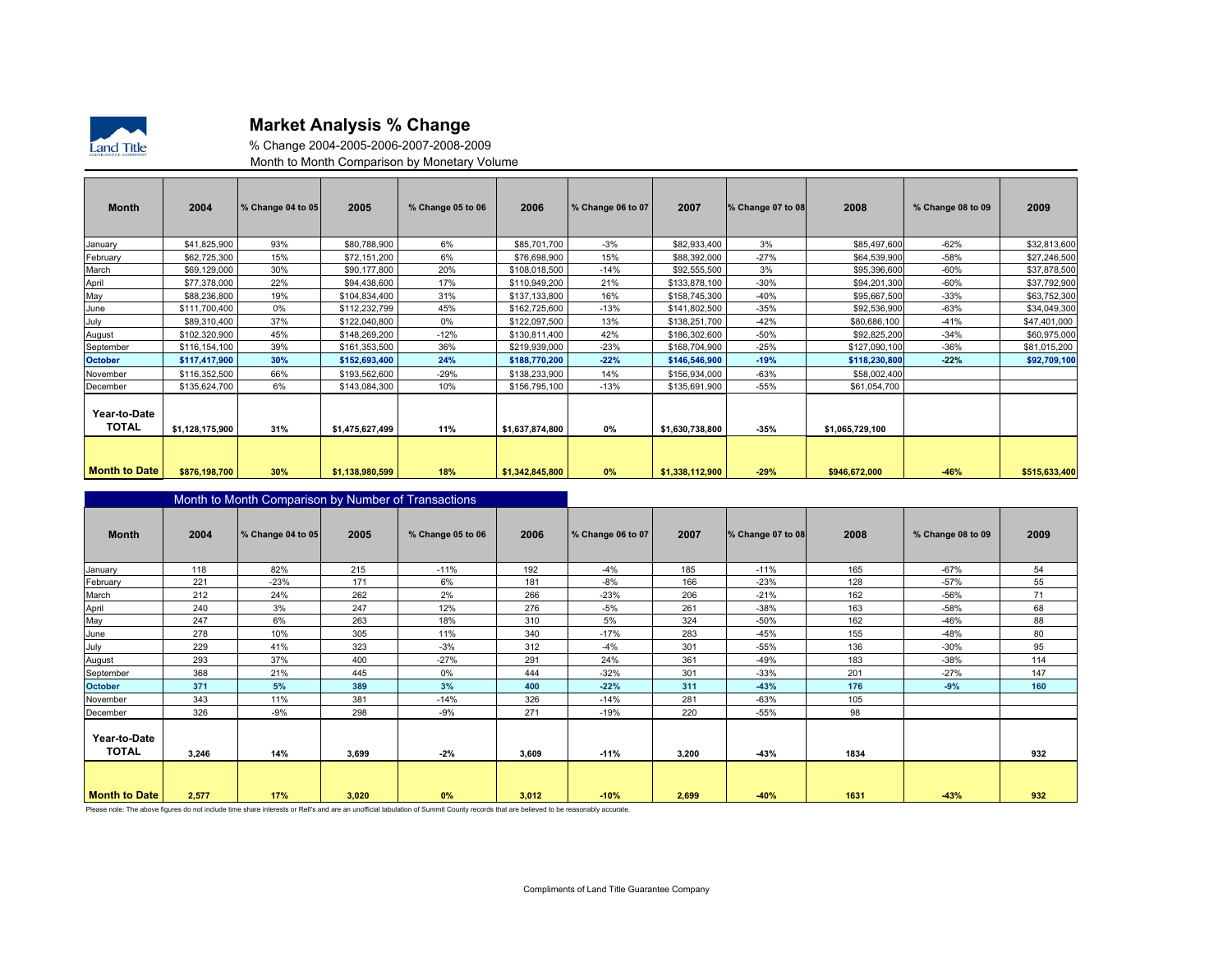#### Compliments of: Land Title Guarantee Breckenridge.Frisco.DillonBrooke Roberts 970.453.2255

#### [Summit County Market Analysis](http://www.luckymountainhome.com/market_data/): 2004 through 2009

250000000147 Trans. $\overline{a}$ \$81,015,200160 Trans.**GUARANTEE COMI** \$92,709,100114 Trans.105 Trans.200000000\$60,975,000 $$58,002,400$ ■2004 98 Trans.\$61,054,70095 Trans.88 Trans.71 Trans.■2005 150000000\$63.75 \$47,401,000\$37,878,500 68 Trans.rans. \$37,792,9002006\$ 34,049,30055 Trans.\$27,246,500 10000000054 Trans.2007\$32,813,600■2008 50000000■2009  $\Omega$ Jan. 09 Feb. 09 Mar. 09 Apr. 09 May 09 Jun. 09 Jul. 09 Aug. 09 Sep. 09 Oct. 09 Nov. 08 Dec. 08 \$598,747 Avg.\$533,500 Avg.\$724,458 Avg.**LTGreen** \$552,404 Avg.\$502,564 Avg.\$551,124 Avg.\$633,886 Avg.\$495,391 Avg.\$571,083 Avg.\$ 440,539 Avg.\$553,163 Avg.\$579,432 Avg.

Compliments of Land Title Guarantee Company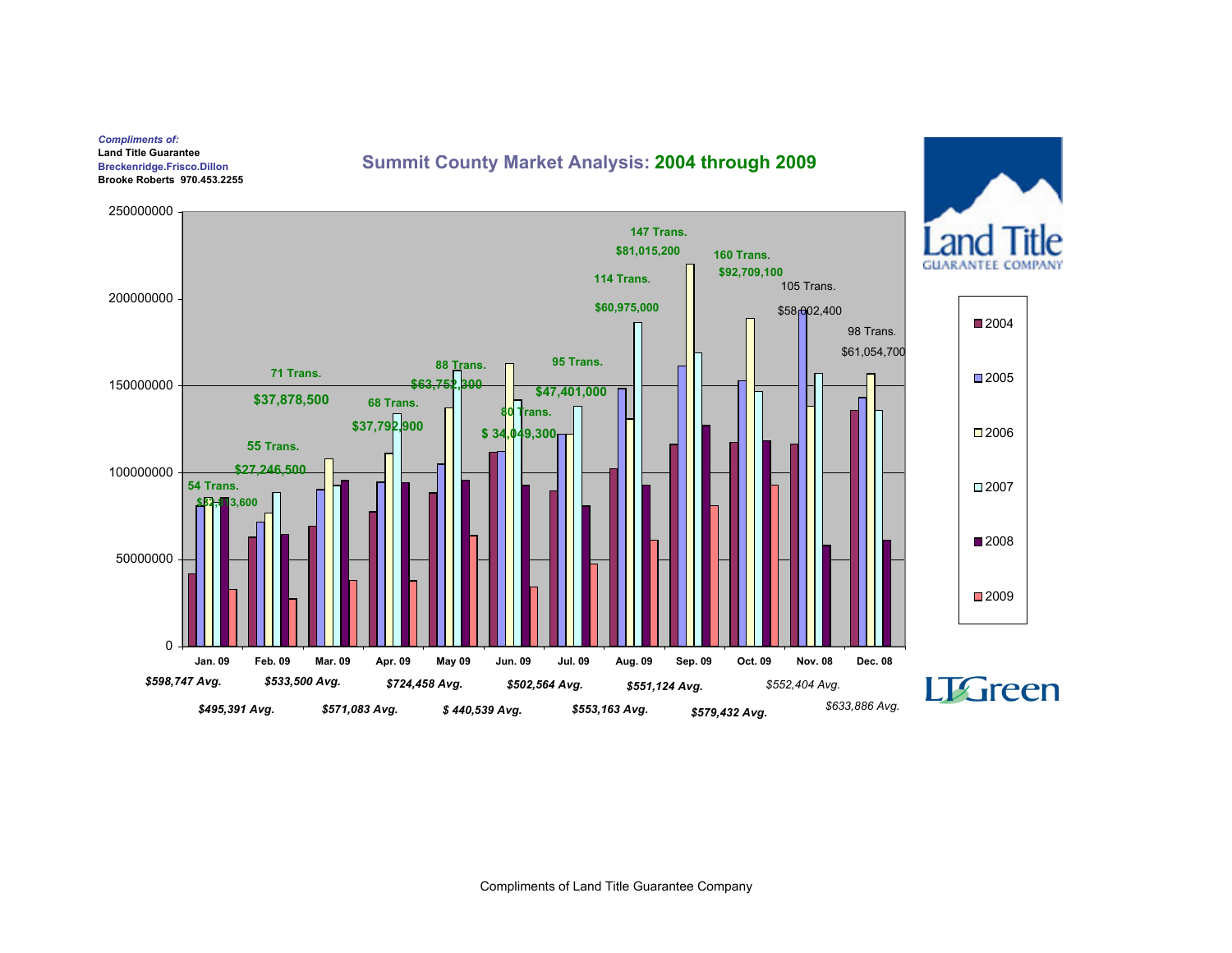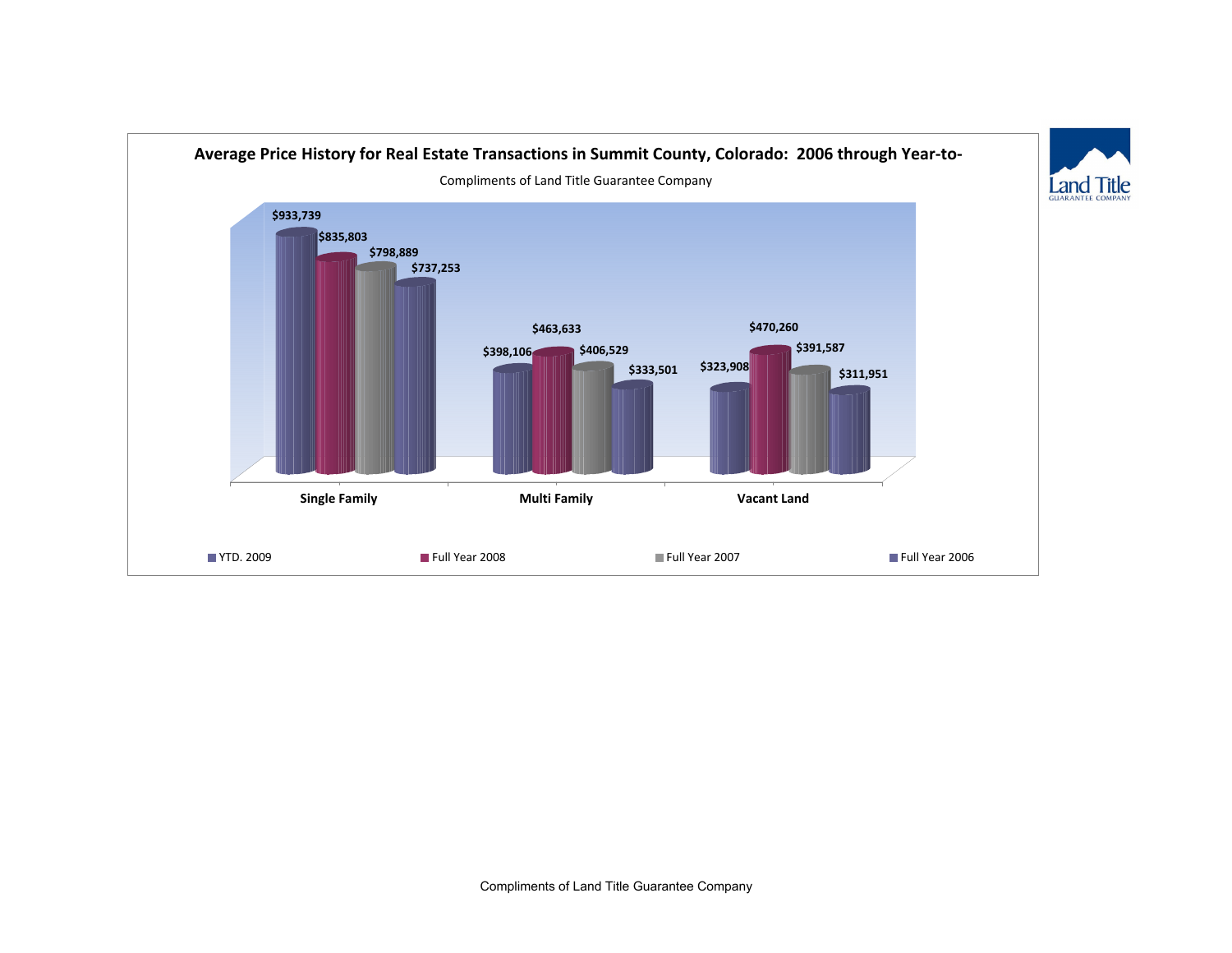

Compliments of Land Title Guarantee Company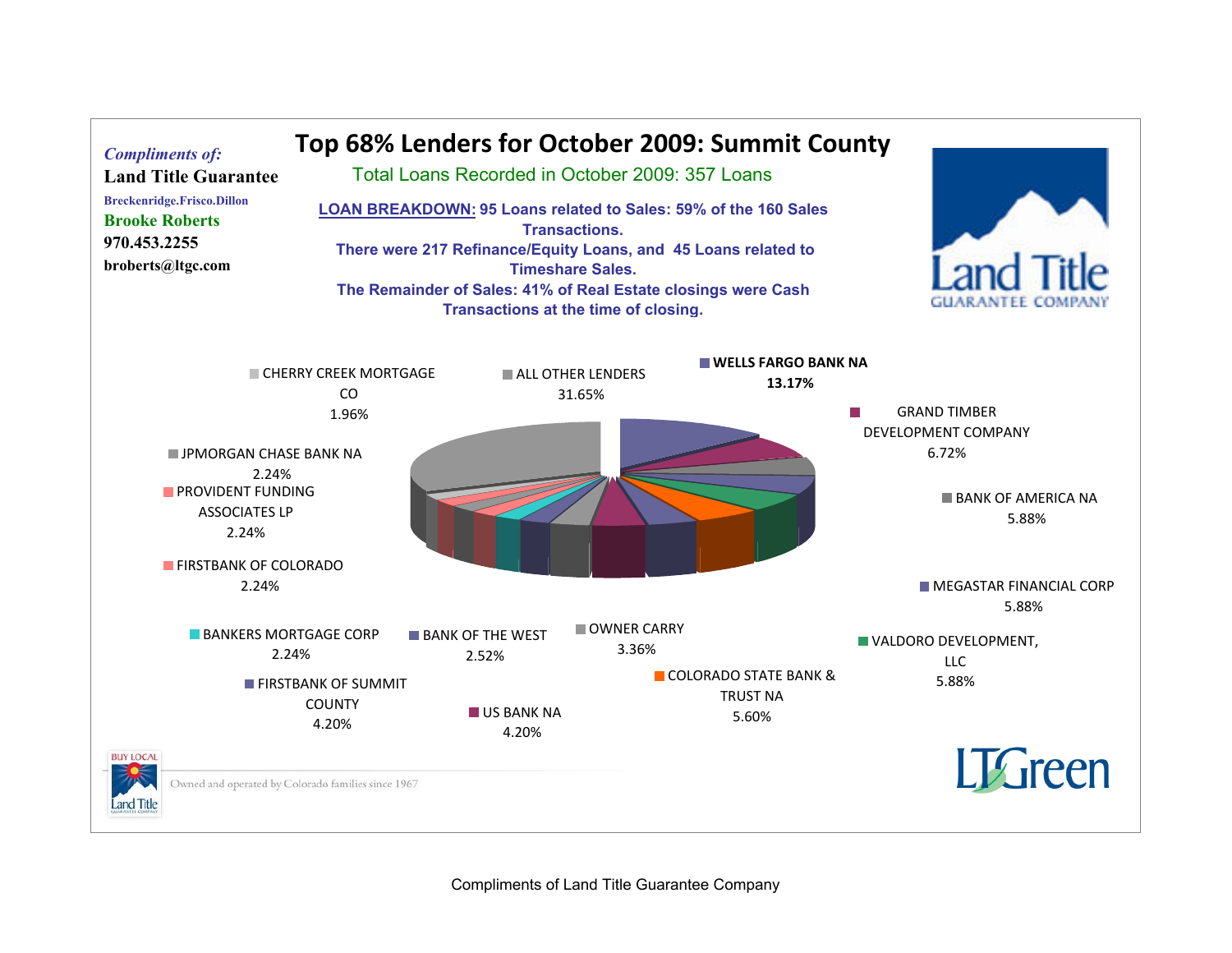

| <b>LENDER</b>                             |                | <b>NUMBER LOANS PERCENTAGE TOTAL</b> |
|-------------------------------------------|----------------|--------------------------------------|
| <b>WELLS FARGO BANK NA</b>                | 47             | 13.17%                               |
| <b>GRAND TIMBER DEVELOPMENT COMPANY</b>   | 24             | 6.72%                                |
| <b>BANK OF AMERICA NA</b>                 | 21             | 5.88%                                |
| <b>MEGASTAR FINANCIAL CORP</b>            | 21             | 5.88%                                |
| <b>VALDORO DEVELOPMENT, LLC</b>           | 21             | 5.88%                                |
| <b>COLORADO STATE BANK &amp; TRUST NA</b> | 20             | 5.60%                                |
| <b>FIRSTBANK OF SUMMIT COUNTY</b>         | 15             | 4.20%                                |
| <b>US BANK NA</b>                         | 15             | 4.20%                                |
| <b>OWNER CARRY</b>                        | 12             | 3.36%                                |
| <b>BANK OF THE WEST</b>                   | $\overline{9}$ | 2.52%                                |
| <b>BANKERS MORTGAGE CORP</b>              | 8              | 2.24%                                |
| <b>FIRSTBANK OF COLORADO</b>              | $\bf{8}$       | 2.24%                                |
| <b>JPMORGAN CHASE BANK NA</b>             | $\bf{8}$       | 2.24%                                |
| PROVIDENT FUNDING ASSOCIATES LP           | $\overline{8}$ | 2.24%                                |
| <b>CHERRY CREEK MORTGAGE CO</b>           | $\overline{7}$ | 1.96%                                |
| <b>ALL OTHER LENDERS</b>                  | 113            | 31.65%                               |
| <b>M&amp;T BANK</b>                       | 5              | 1.40%                                |
| <b>MILLENNIUM BANK</b>                    | 5              | 1.40%                                |
| <b>USAA FSB</b>                           | 5              | 1.40%                                |
| AFFILIATED FINANCIAL GROUP LLC            | 4              | 1.12%                                |
| <b>CHARLES SCHWAB BANK</b>                | 4              | 1.12%                                |
| <b>FIRST NATIONAL BANK</b>                | $\overline{4}$ | 1.12%                                |
| METLIFE HOME LOANS                        | 4              | 1.12%                                |
| AMERICAS MORTGAGE LLC                     | 3              | 0.84%                                |
| <b>CLARION MORTGAGE CAPITAL</b>           | 3              | 0.84%                                |
| <b>ALPINE BANK</b>                        | $\overline{2}$ | 0.56%                                |
| <b>CITIMORTGAGE INC</b>                   | $\overline{2}$ | 0.56%                                |
| <b>CREDIT UNION OF THE ROCKIES</b>        | $\overline{2}$ | 0.56%                                |
| <b>F&amp;M BANK &amp; TRUST CO</b>        | $\overline{2}$ | 0.56%                                |
| FAIRWAY INDEPENDENT MORTGAGE CORP         | $\overline{2}$ | 0.56%                                |
| <b>ING BANK FSB</b>                       | $\overline{2}$ | 0.56%                                |
| <b>INSIGHT FINANCIAL CORP</b>             | $\overline{2}$ | 0.56%                                |
| <b>MERRILL LYNCH CREDIT CORP</b>          | $\overline{2}$ | 0.56%                                |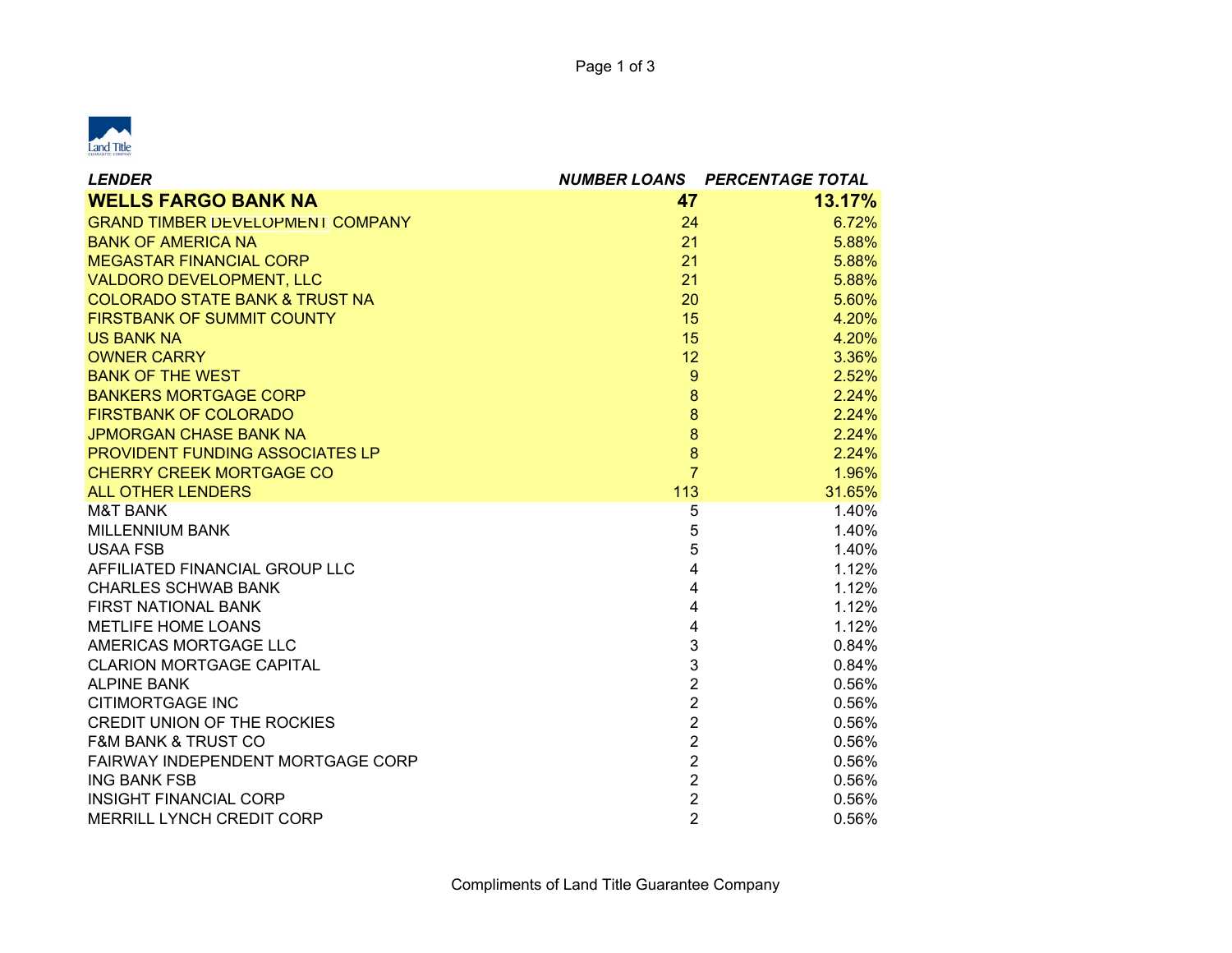| SUMMIT COMBINED HOUSING AUTHORITY      | $\overline{2}$ | 0.56% |
|----------------------------------------|----------------|-------|
| SUNTRUST MORTGAGE INC                  | $\overline{2}$ | 0.56% |
| ADVANCE MORTGAGE CORP                  | 1              | 0.28% |
| <b>ALLIANT CREDIT UNION</b>            | 1              | 0.28% |
| AME FINANCIAL CORP                     |                | 0.28% |
| AMERISAVE MORTGAGE CORP                |                | 0.28% |
| ASCENT HOME LOANS INC                  |                | 0.28% |
| ASSOCIATED MORTGAGE CORP               |                | 0.28% |
| BANK OF OKLAHOMA NA                    | 1              | 0.28% |
| CENTRAL ROCKIES MORTGAGE CORP          | 1              | 0.28% |
| CHEVRON FEDERAL CREDIT UNION           | 1              | 0.28% |
| CITICORP TRUST BANK                    | 1              | 0.28% |
| <b>CITYWIDE BANKS</b>                  | 1              | 0.28% |
| COLONIAL NATIOANL MORTGAGE             | 1              | 0.28% |
| COLORADO CAPITAL BANK                  | 1              | 0.28% |
| COLORADO COMMUNITY BANK                |                | 0.28% |
| COLORADO MORTGAGE ALLIANCE LLC         |                | 0.28% |
| COMMUNITY FINANCIAL CREDIT UNION       |                | 0.28% |
| COMMUNITY SAVINGS BANK                 |                | 0.28% |
| DB PRIVATE WEALTH MORTGAGE LTD.        |                | 0.28% |
| DENVER URBAN ECONOMIC DEVELOPMENT CORP |                | 0.28% |
| ELEVATIONS CREDIT UNION                |                | 0.28% |
| ENT FEDERAL CREDIT UNION               |                | 0.28% |
| FEDERAL CHARTERED SAVINGS BANK         |                | 0.28% |
| FEDERAL SAVINGS BANK                   |                | 0.28% |
| FIFTH THIRD MORTGAGE CO                |                | 0.28% |
| <b>FIRST COMMUNITY BANK</b>            |                | 0.28% |
| FIRST NATIONAL BANK OF LAGRANGE        | 1              | 0.28% |
| <b>FIRSTBANK OF BOULDER</b>            | 1              | 0.28% |
| FIRSTBANK OF DENVER                    | 1              | 0.28% |
| FIRSTBANK OF LITTLETON                 | 1              | 0.28% |
| FIRSTBANK OF OKLAHOMA                  | 1              | 0.28% |
| FLAGSTAR BANK                          |                | 0.28% |
| <b>HILLCREST BANK</b>                  | 1              | 0.28% |
| HOME LOAND CENTER INC                  | 1              | 0.28% |
| HOME SAVINGS OF AMERICA                |                | 0.28% |
| <b>HOUSING &amp; URBAN DEVELOPMENT</b> | 1              | 0.28% |
|                                        |                |       |